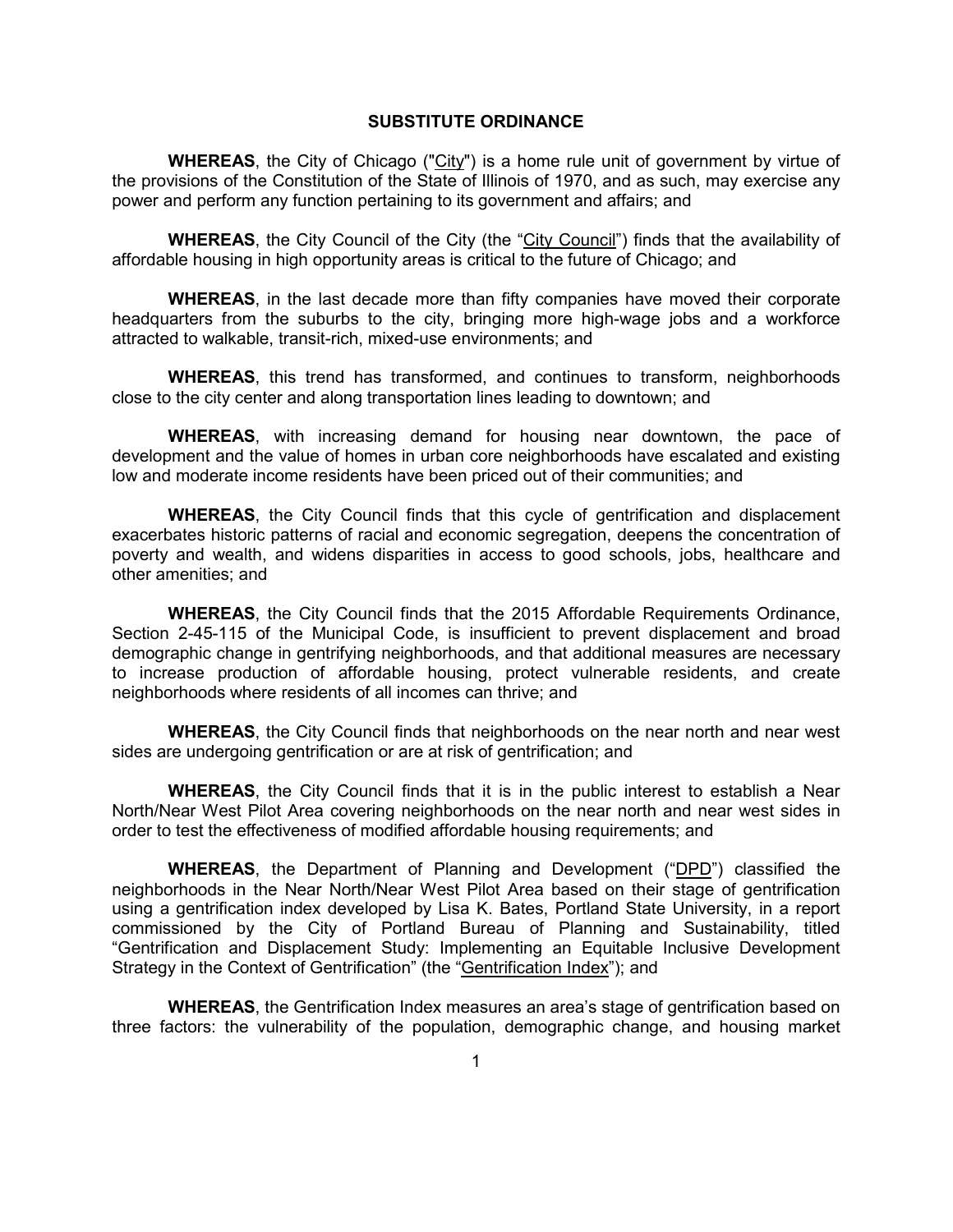#### change; and

**WHEREAS**, DPD's gentrification analysis for the Near North/Near West Pilot Area shows that the Near North Zone, as depicted in the map attached hereto as Exhibit A, is characterized primarily by ongoing displacement (as further defined below), while the Near West Zone, as depicted in Exhibit A, is experiencing early displacement (as further defined below) in some parts and is susceptible to displacement (as further defined below) in others; and

**WHEREAS**, this Near North/Near West ARO Pilot Area Ordinance is intended to promote equitable neighborhood development, increase housing choice for residents of all income levels, minimize displacement of long-term residents from gentrifying neighborhoods in the Near North/Near West Pilot Area, and address disparities in social and economic outcomes for the residents of Chicago; and

**WHEREAS**, DPD wishes to issue one or more requests for proposals in connection with the administration of this ordinance in order to ensure that the affordable units created hereunder are effectively marketed and provided to the target populations intended to benefit from such units and to assist vulnerable residents within the Near North/Near West Pilot Area gain access to affordable housing; *now, therefore*

#### **BE IT ORDAINED BY THE CITY COUNCIL OF THE CITY OF CHICAGO:**

**SECTION 1.** The foregoing recitals are hereby adopted as the findings of the City Council.

**SECTION 2.** Chapter 2-45 of the Municipal Code of Chicago is hereby amended by adding a new Section 2-45-117, as follows:

### **2-45-117 Near North/Near West affordable housing pilot area.**

(A) **Title**. This section shall be known and cited as the "Near North/Near West ARO Pilot Area Ordinance."

(B) **Purpose**. The purpose of this section is to establish modified affordable housing requirements for designated neighborhoods near the central business district that are experiencing gentrification or are at-risk of gentrification. The goals of these modified requirements are to mitigate the displacement impacts associated with gentrification, better protect the interests of the area's economically vulnerable residents from demographic and housing market change, and preserve the economic diversity critical to a healthy economy.

(C) **Relationship to 2015 ARO.** The requirements in this section supplement or modify the affordable housing requirements in Sec. 2-45-115. In the event of a conflict between these requirements and the requirements in Sec. 2-45-115, the requirements in this section will control; provided, however, when a *residential housing project* receives *financial assistance* from *TIF Funds*, the requirements set forth in Sec. 2-45-115 will continue to apply and will control in the event of a conflict, except with respect to the location requirements set forth herein.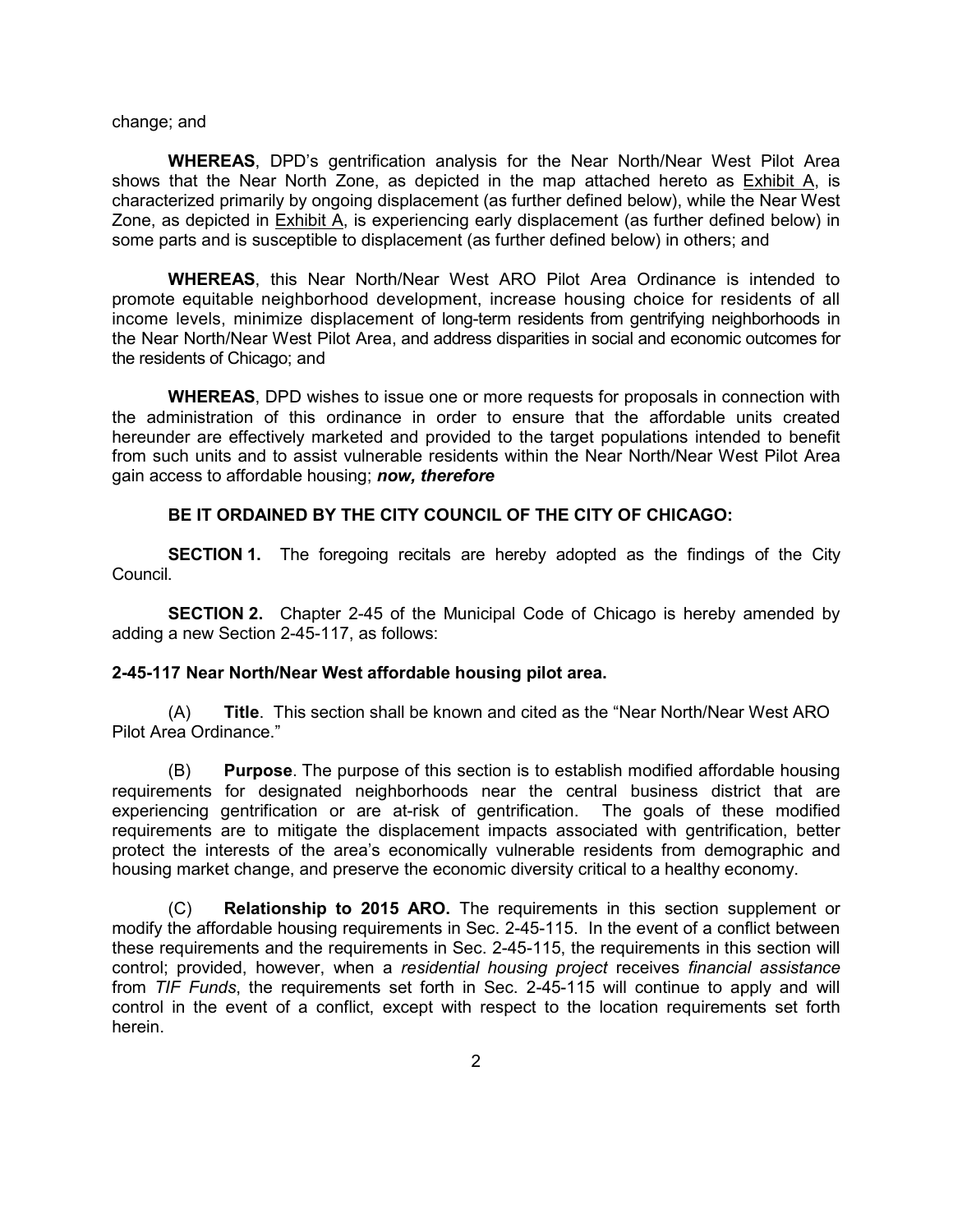(D) **Definitions.** Except as provided below, defined terms shall have the meanings given in Sec. 2-45-115.

"Accelerating" is a term used to describe a census tract that (i) had low to moderate home values in 2015 (i.e., a median home value in the bottom three quintiles of all census tracts in the city), but (ii) experienced a high appreciation rate between 2010 and 2015 (i.e., appreciation rate in the top two quintiles of all census tracts in the city).

"Additional units" means the extra units required to be *affordable* under this section in excess of the units required to be *affordable* under Sec. 2-45-115.

"Affordable unit" means a housing unit required by this section to be affordable, whether located on-site or off-site and whether a rental unit or an owner-occupied unit.

"Adjacent" is a term used to describe a census tract that (i) had low to moderate home values in 2015 (i.e., a median home value in the bottom three quintiles of all census tracts in the city), (ii) experienced a low to moderate appreciation rate between 2010 and 2015 (i.e., appreciation rate in the bottom three quintiles of all census tracts in the city), but (iii) touches the boundary of at least one census tract that had high home values in 2015 (i.e., a median home value in the top two quintiles of all census tracts in the city) or a high appreciation rate between 2010 and 2015 (i.e., appreciation rate in the top two quintiles of all census tracts in the city).

"Appreciated" is a term used to describe a census tract that (i) had low to moderate home values in 2000 (i.e., a median home value in the bottom three quintiles of all census tracts in the city), and (ii) high home values in 2015 (i.e., a median home value in the top two quintiles of all census tracts in the city), and (iii) experienced a high appreciation rate between 2000 and 2015 (i.e., appreciation rate in the top two quintiles of all census tracts in the city).

"Demographic change" means a shift in the demographic conditions of an area in which at least three of the following four population changes have occurred from 2010 to 2015, relative to the citywide median: percentage of homeowners has increased; percentage of minorities (as defined in Sec. 2-92-670) has decreased; percentage of residents with a bachelor's degree or higher has increased; and median household income has increased.

"Early displacement" is a term used to classify census tracts that are showing early signs of gentrification. These census tracts (i) have a *vulnerable population* at risk of displacement from rising housing costs, (ii) have undergone *demographic change*  indicative of gentrification, and (iii) have *adjacent*, *accelerated* or *appreciated* market conditions, as determined by the commissioner based upon published data regarding Chicago or area median income, the cost of housing, or other data indicative of gentrification or loss of affordable housing.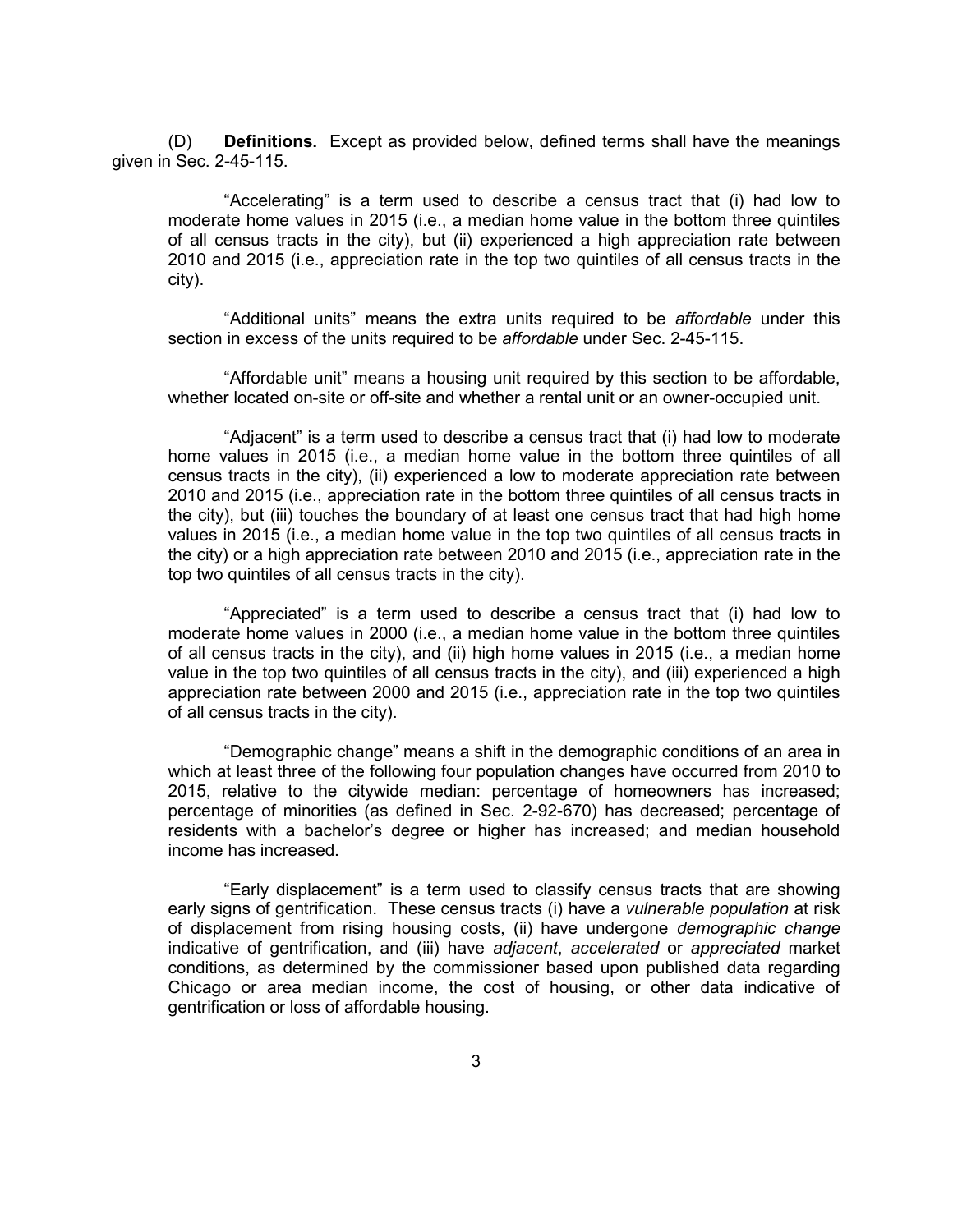"First units" means the units required to be *affordable* under Sec. 2-45-115.

"Near North Zone" means a zone within the Near North/Near West Pilot Area that consists mainly of census tracts that are experiencing *ongoing displacement*.

"Near West Zone" means a zone within the Near North/Near West Pilot Area that consists mainly of census tracts that are experiencing *early displacement* or are *susceptible to displacement*.

 "Ongoing displacement" is a term used to classify census tracts that are in the midst of gentrification. These census tracts (i) no longer have a *vulnerable population*, (ii) have undergone *demographic change* indicative of gentrification, and (iii) have an *appreciated* market condition, as determined by the commissioner based upon published data regarding Chicago or area median income, the cost of housing, or other data indicative of gentrification or loss of affordable housing.

"Susceptible to displacement" is a term used to classify census tracts that are atrisk of gentrification. These census tracts (i) have a *vulnerable population* at risk of displacement from rising housing costs, (ii) have not undergone *demographic change* indicative of gentrification, but (iii) have *accelerating* or *adjacent* market conditions, as determined by the commissioner based upon published data regarding Chicago or area median income, the cost of housing or other data indicative of gentrification or loss of affordable housing.

"Vulnerable population" means a population with at least three of the following four characteristics based on 2015 data: percentage of renters is higher than the citywide median; percentage of minorities (as defined in Sec. 2-92-670) is higher than the citywide median; percentage of residents without a bachelor's degree is higher than the citywide median; and median household income is lower than the citywide median.

(E) **Boundaries**. The Near North/Near West Pilot Area is divided into two zones: the Near North Zone and the Near West Zone. A map of the Near North/Near West Pilot Area and its two zones is published in Coun. J. 10-\_\_-17, p. \_\_\_\_\_, and on file in the office of the city clerk and made a part hereof. The boundary lines of the Near North/Near West Pilot Area follow streets, and such boundary lines are to be construed as the center lines of said streets.

(F) **Stage of displacement**. The Near North Zone is characterized primarily by *ongoing displacement*. The Near West Zone is characterized primarily as either *susceptible to displacement* or by *early displacement*.

(G) **Modified ARO requirements**. The requirements of Sec. 2-45-115 shall apply in the Near North/Near West Pilot Area, except as modified below:

(1) **No in lieu fee option**. The option to pay a fee in lieu of the establishment of *affordable units* is eliminated in the Near North/Near West Pilot Area.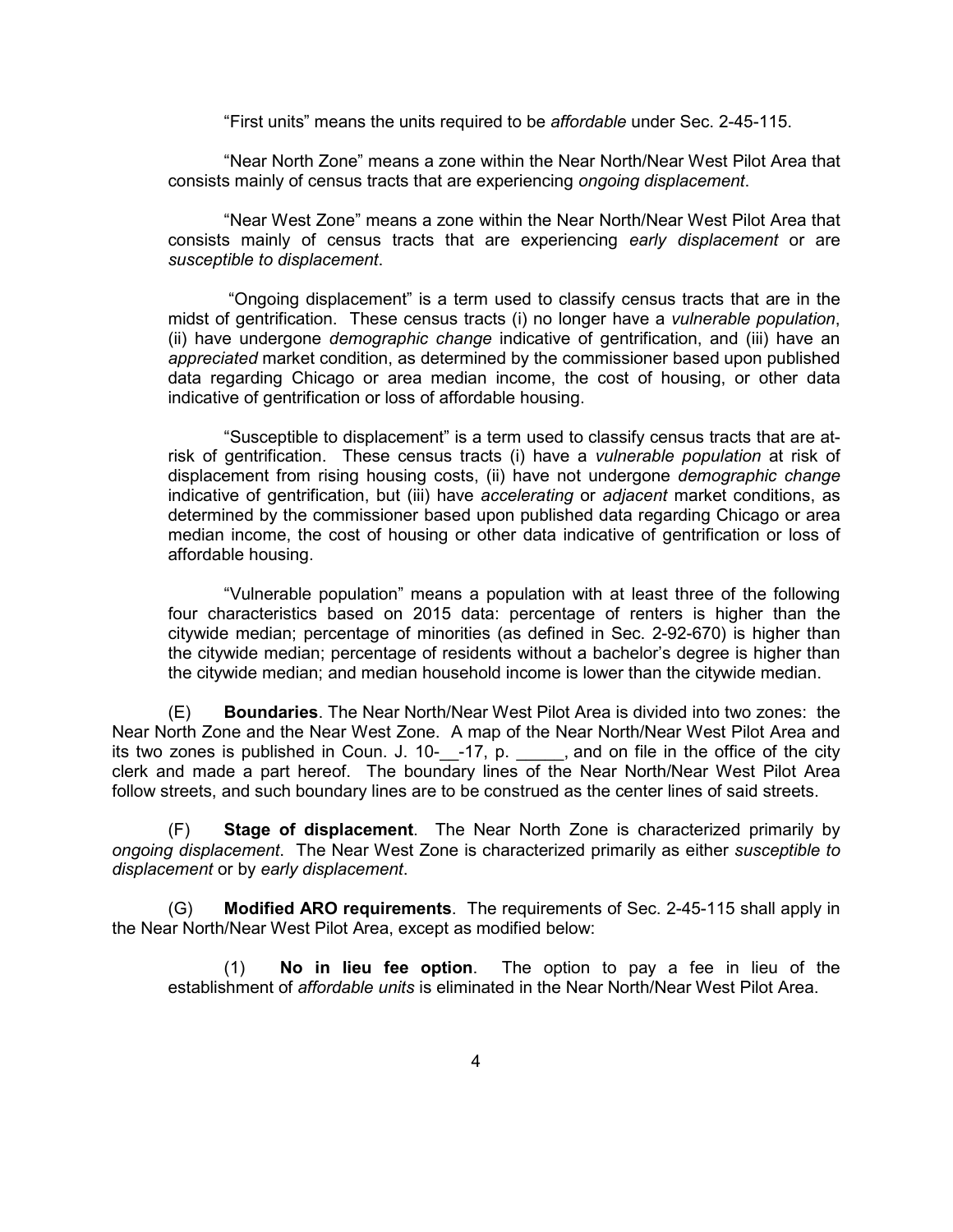(2) **Required percentage of affordable units**. The percentage of units required to be *affordable* in a *residential housing project*, whether rental or for-sale, is increased (i) from 10% to 20% in the Near North Zone, and (ii) from 10% to 15% in the Near West Zone, except that projects receiving city *financial assistance* must continue to provide 20% of the units in the *residential housing project* as affordable units in accordance with Sec. 2-45-115.

(3) **Option to substitute owner-occupied units for rental units**. In the Near North/Near West Pilot Area, developers may substitute owner-occupied units for rental units where the developer would otherwise be required to provide rental units.

(4) **Specific standards for first units**. The following standards apply to *first units* only:

(i) Substitution of rental units for owner-occupied units. In the Near North Zone, and in the case of *first units* only, developers may substitute rental units for owner-occupied units where the developer would otherwise be required to provide owner-occupied units.

(ii) Location requirements. In the Near West Zone, *first units* may be located *on-site* or *off-site* (subject to the commissioner's approval under subsection (V) of the 2015 ARO), but if located *off-site* must be provided within two miles of the *residential housing project* and either (a) in a *higher income area* or *downtown district*, or (b) within the Near North/Near West Pilot Area, regardless of the income area in which the *residential housing project* is located. Notwithstanding the foregoing, when a *residential housing project* receives *financial assistance* from *TIF Funds*, all *affordable units* must be provided *on-site*.

(5) **Specific standards for additional units.** The following standards apply to *additional units* only:

(i) Income eligibility for rental projects. Developers may lease *additional units* to households earning up to one hundred percent (100%) of the *area median income* at prices *affordable* to households at such income level.

(iii) Location requirements. *Additional units* may be located *on-site* or *off-site* (subject to the commissioner's approval under subsection (V) of the 2015 ARO), but if located *off-site* must be provided within the Near North/Near West Pilot Area. Such *off-site* units may be located anywhere in the Near North/Near West Pilot Area, regardless of distance from the *residential housing project* or income area in which the *residential housing project* is located. Notwithstanding the foregoing, when a *residential housing project* receives *financial assistance* from *TIF Funds*, all *affordable units* must be provided *on-site*.

(H) **Pending Applications**. This section shall apply to all *residential housing projects* subject to the affordable housing requirements of Sec. 2-45-115, unless: (1) an ordinance authorizing a city land sale or *financial assistance*, as described in Sec. 2-45-115(C), has been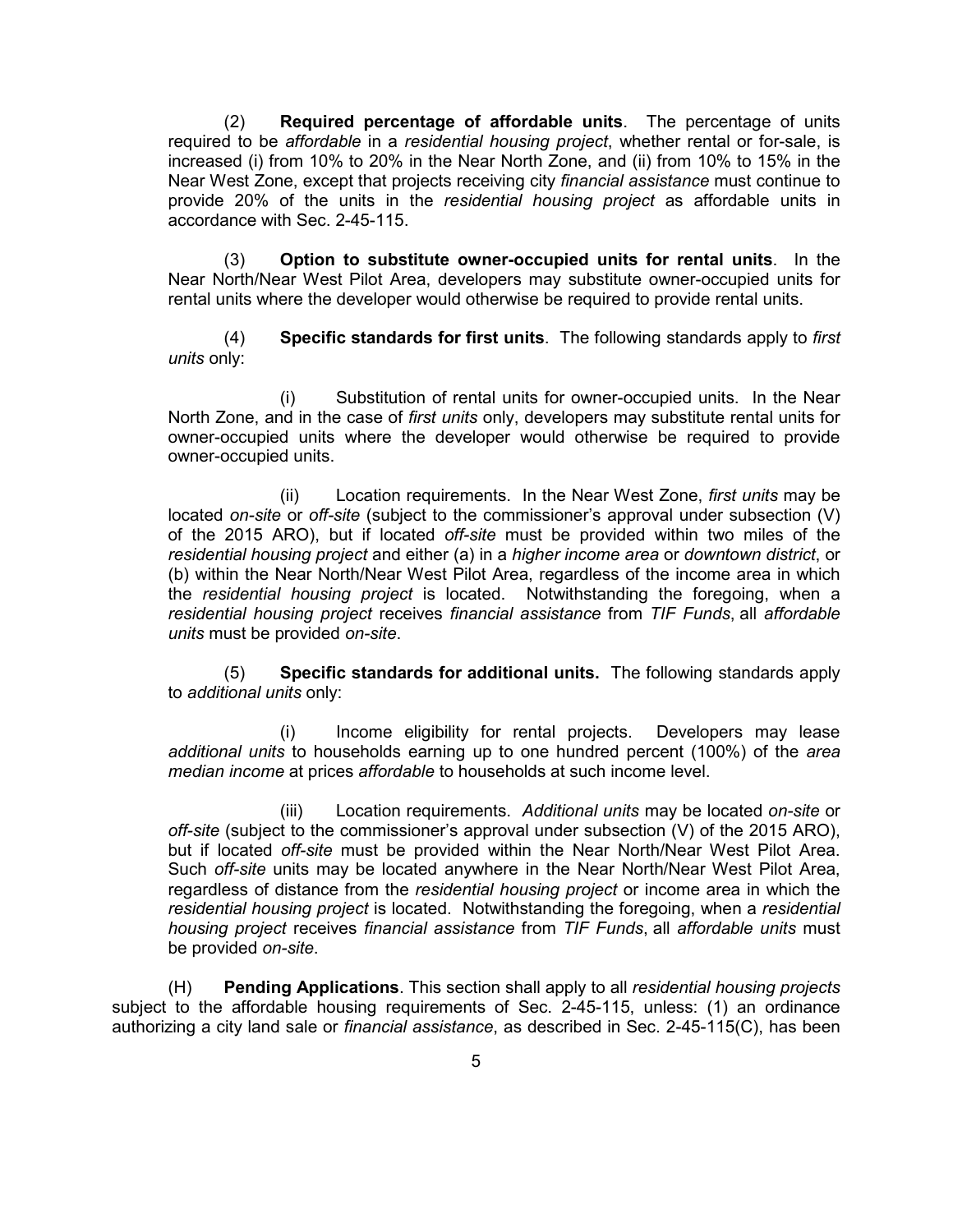introduced to city council prior to November 1, 2017; or (2) an ordinance authorizing a *rezoning of property*, as described in Sec. 2-45-115(C), has been introduced to city council and (i) in the case of projects that are subject to *planned development* review, the Chicago Plan Commission has adopted a resolution recommending approval of the *planned development* prior to November 1, 2017, or (ii) in the case of any other *rezoning of property*, the Committee on Zoning, Landmarks and Buildings Standards has voted to approve the rezoning prior to November 1, 2017.

(I) **Rules and Regulations.** The commissioner is authorized to adopt such rules and regulations as the commissioner may deem necessary for the proper implementation, administration and enforcement of this section. The commissioner shall provide an annual report to the City Council Committee on Housing and Real Estate detailing the outcomes of the pilot program.

(J) **Commissioner's authority to enter into service agreements for marketing, income qualification and other services.** In furtherance of administering this section, the commissioner shall have the authority to enter into service agreements with outside providers selected by the commissioner to market affordable housing created hereunder and pursuant to other city programs to residents of the Near North/Near West Pilot Area, assist developers of *residential housing projects* in the Near North/Near West Pilot Area with income qualification of tenants and purchasers of *affordable units* created hereunder, conduct educational programs for residents of the Near North/Near West Pilot Area regarding the purchase or lease of affordable housing, provide counseling and disseminate information regarding eligibility for affordable housing to residents of the Near North/Near West Pilot Area, and provide other services to ensure that the *affordable units* created hereunder are effectively marketed and provided to the target populations intended to benefit from such *affordable units*. Such service agreements may contain terms and conditions that the commissioner deems appropriate, and the commissioner shall have the authority to perform any and all acts as shall be necessary or advisable in connection with such service agreements and any renewals thereto, including the expenditure of Affordable Housing Opportunity Fund monies, or other duly appropriated funds, for such agreements.

**SECTION 3.** To the extent that any ordinance, resolution, rule, order or provision of the Municipal Code of Chicago, or any portion thereof, is in conflict with any provision of this ordinance, the provisions of this ordinance shall control. The provisions of this ordinance are declared to be separate and severable. The invalidity of any provision of this ordinance, or the invalidity of the application thereof to any person or circumstance, shall not affect the validity of the remainder of this ordinance, or the validity of its application to other persons or circumstances.

**SECTION 4.** This ordinance shall take effect immediately upon its passage and approval, and shall remain in effect for a period of three years or until December 31, 2020, whichever is later, at the conclusion of which it shall be repealed of its own accord. During the effective period of this ordinance, the City Council may evaluate the efficacy of the modified affordable housing requirements.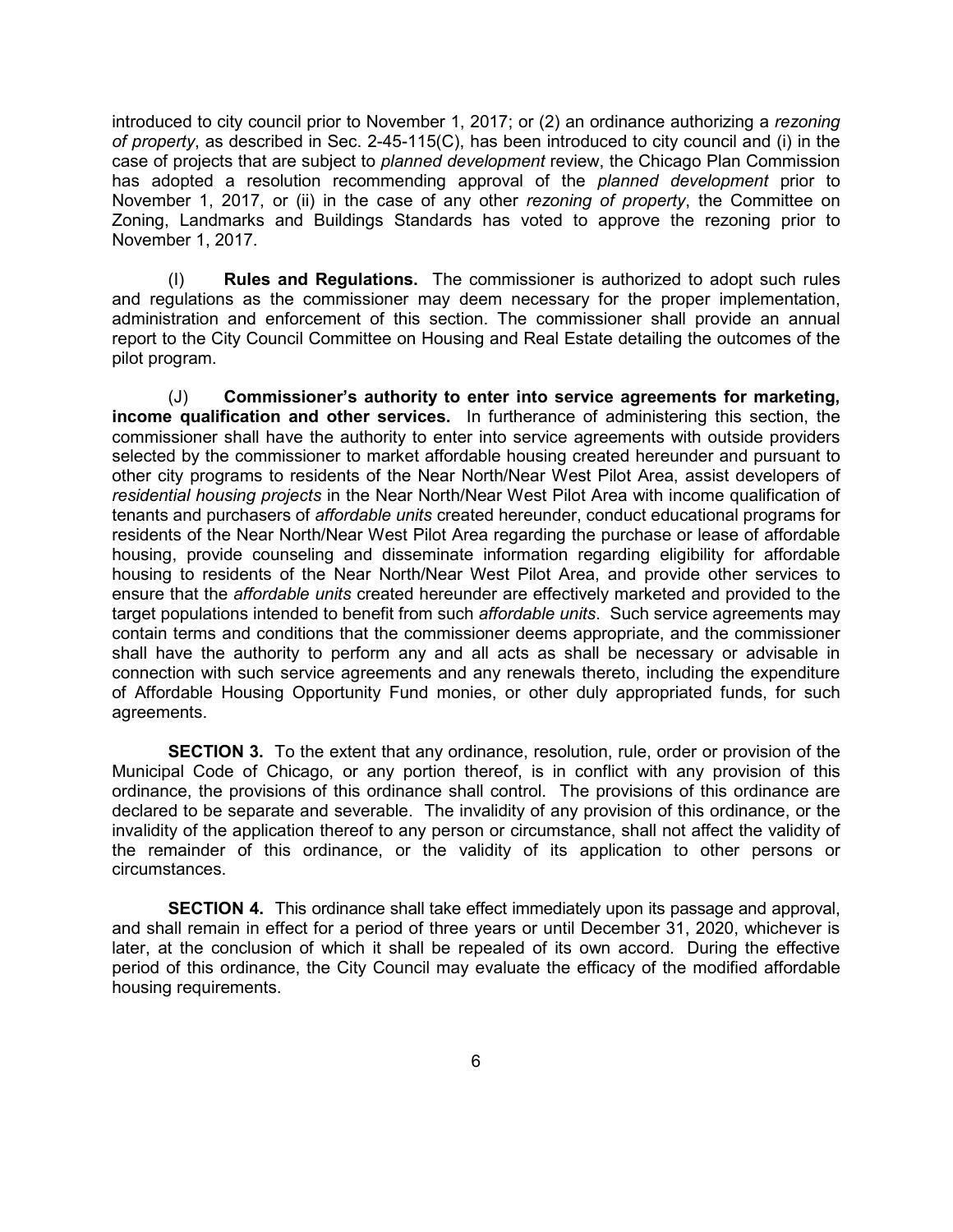Attachments: Exhibit A – Depiction of Near North/Near West Pilot Area